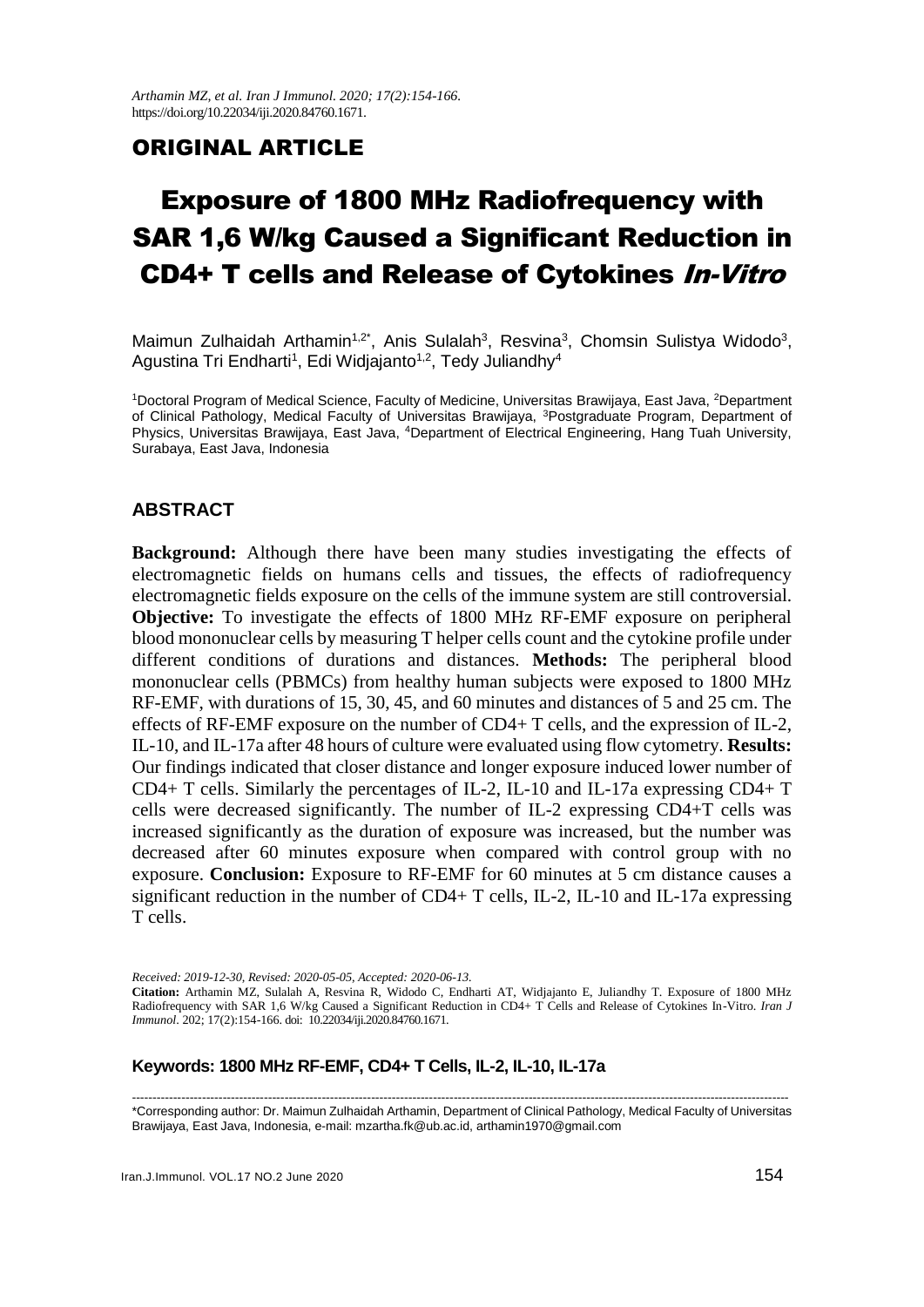## **INTRODUCTION**

The rapid development of mobile technology in modern life raises public concerns and fears about the possible effects of EMF exposure on health for users and the general population exposed for 24 hours from base transceiver stations (1,2). However, there is no evidence of the adverse effects of long-term EMF exposure (2). Radiofrequency ranges from 3 kHz to 300 GHz (3-5). Exposure to RF-EMF is associated with non-wired communication devices, a technology widely used. Environmental exposures are also associated radiofrequency emitted by cellular phone base transceiver stations, televisions and radio towers. While operating, cellular telephone antennas emit RF-EMF which can penetrate 4–6 cm into the human brain (6). Various studies have shown that EMF disrupts the body's energy system, thus causing various health problems (7,8). Those studies mentioned that EMF may disrupt immune function through stimulating various allergic and inflammatory responses, autoantibodies, and tissue repair. These disorders increase the risk of various diseases, including malignancy, and can trigger or cause flares in some autoimmune diseases (2,7). In recent years, there has been evidence of the role of immunology and oxidative stress on long-standing EMF exposure. The investigated markers including lymphocytes, activated macrophages, and secretion of several inflammatory factors such as interleukin-1 (IL-1), tumor necrosis factor (TNF), prostaglandin (PG), reactive oxygen species (ROS), lipid peroxides (LP). Reactions occur due to these metabolites play a role in the occurrence of malignancies after prolonged EMF exposure (8). In addition to the unclear mechanism, several studies on the adverse effects of radiofrequency EMF on the immune system showed different results. Therefore, we conducted an 1800 MHz RF-EMF exposure experiment on peripheral blood, CD4+ cells, Th1, Th2, and Th17 cells in PBMC cultures with different distances and durations.

## **MATERIALS AND METHODS**

**Study Design.** Our study was *in vitro* experimental research with a randomized pre and post-test controlled group for whole blood, and post-test-only controlled group for PBMC. Fresh whole blood with ethylenediaminetetraacetic acid (EDTA) anticoagulant from healthy volunteers, put into chamber where exposure to RF-EMF. Whole blood pre and post-test samples were performed complete blood count with a Sysmex hematology analyzer. Peripheral blood mononuclear cells cultures were mixed *in vitro* with RPMI 1:10 culture media and divided into 13 treatment groups. PBMCs were exposed to 1800 MHz RF-EMF with various durations and distances, then cultured for 48 hours 37°C. Next, PBMCs were examined using flow cytometer for CD4+ T cells expressing IL-2, IL-10, and IL-17a.

**Subjects and Samples.** Venous blood was collected from 4 healthy volunteers of students and employees in the Medicine Faculty of Universitas Brawijaya, with ages 20 to 35 years. PBMCs sample size was calculated using the following formula:  $p(n-1) \ge 15$ :  $9(n-1) \ge 15$ ,  $n \ge 2.667$ , n: Number of samples for each treatment and p: Number of treatments. From the calculation, 2.667 was the minimum number of samples for each group. In this study, the number of samples in each group as 4. The total sample was 36. The samples (12 mL) were taken from the antecubital vein, using a 21G needle, into vacuum tubes containing EDTA for exposure to whole blood or containing heparin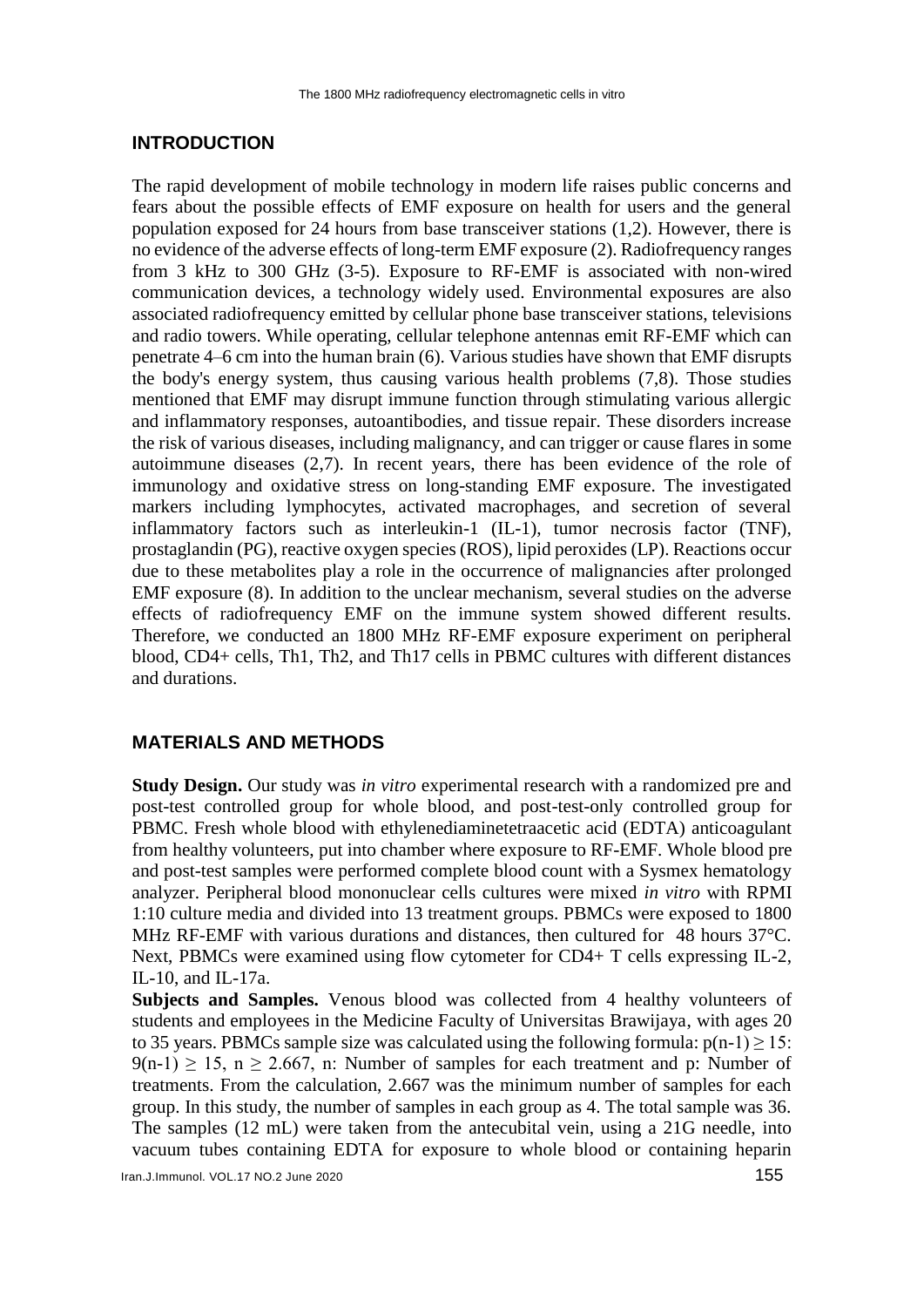(Becton Dickinson Biosciences) for PBMC isolation. All subjects had previously given their informed consent. Ethics approval was obtained from Medical Faculty of Universitas Brawijaya Research Ethics Committee (letter number: No. Universitas Brawijaya Research Ethics Committee (letter number: No. 146/EC/KEPK/05/2018).

**PBMCs Isolation and Culture.** Routine Haematological examination was carried out using an automatic blood cell analyzer (Sysmex XN 2000 hematology analyzer). PBMCs were purified from heparinized peripheral venous blood samples using Ficoll-Hypaque gradients, d=1.077 g/mL (Sigma-Aldrich Co. LLC.). PBMCs were washed with phosphate-buffered saline (PBS) and resuspended in 300 µL RPMI 1640 media supplemented with 10% fetal bovine serum (FBS) and 1% glutamine/penicillin /streptomycin at a concentration of  $1 \times 10^6$  cells/ml in multiwell plates and a tissue-culture incubator at 37°C, 5% CO2. Before cultured, PBMCs were exposed to 1800 MHz RF-EMF, with four different durations (15, 30, 45, and 60 minutes) and two different distances (5 cm and 25 cm) at 37°C. After 48 hours of culture, PBMCs were harvested, in which 10 µg/ml Brefeldin A (Golgiplug) (BD Pharmingen, San Diego, CA, USA) was given 5-6 hours prior. Cells were taken with a micropipette and put into a 1.5 ml eppendorf tube and centrifuged 2500 rpm for 3 minutes. The formed pellet was washed 2-3 times with 1 ml PBS.

**Sample Preparation and Flow cytometric Analysis of CD4, Th17, IL-2, and IL-10.**  Cell surface staining was performed using mouse anti-human monoclonal antibodies (mAbs) anti-CD4 fluorescein isothiocyanate (FITC) (BD Pharmingen). The staining was performed by adding 20 μL of each mAb to 100 μL of separated PBMCs in the same tube, followed by 30 minutes incubation in the dark at room temperature. The tubes were washed twice with FACs buffer. Next, fixative and permeabilizing solutions were added, followed by intracellular staining using 20 μL of Fastimmune Anti-Human IL-2 phycoerythrin conjugate (PE) (BD Pharmingen), Mouse Anti-Human IL-10 PE (BD Pharmingen), Mouse Anti-Human IL-17a PE (BD Pharmingen). The cells were incubated for 30 minutes in the dark at room temperature and washed twice with FACs buffer. Finally, 0.5 mL of PBS was added to the washed cells prior to the measurement. Sample analysis was performed with a FACS Calibur flow cytometer (Becton Dickinson, San Jose, California, USA). FACs-acquisition and analysis were performed with FACs Cell Quest Pro software (BD Biosciences).

**EMF RF Signal Generator.** VSG25A Vector Signal Generator is a 100 MHz to 2.5 GHz vector signal generator, which displays a wave generator that can be set at several frequencies from 54 kHz to 180 MHz. The RF-EMF generators are obtained from The Signal Hound® company. In this study, 1800 MHz frequency and specific absorption rate (1.6 w/kg) (SAR) were used to recreate mobile phone radiofrequency radiation at four different duration and two different distances. The Generator was placed in a chamber made of aluminium layered with lead (32 cm  $\times$  32 cm) in a temperature of 37°C, with procedures similar to the study by Sulalah *et al.*, 2019, and Resvina *et al.*, 2019 (9,10). The characteristics of the antenna used in this study was an omnidirectional type external antenna. Antennas used in this study can be directed as needed, with a 360-degree radiation pattern that can spread in all directions. By using a detector (mustool MT525), at a frequency of 1800 MHz, VSG25A Vector signal generator was detected to have the same level of electric and magnetic field radiation as a mobile phone. the emitted waveform was also same, the sinus wave.

**Radio Frequency Radiation (exposure system)**. Electromagnetic wave exposure in the radio frequency spectrum of 1800 MHz using the VSG25A signal hound vector signal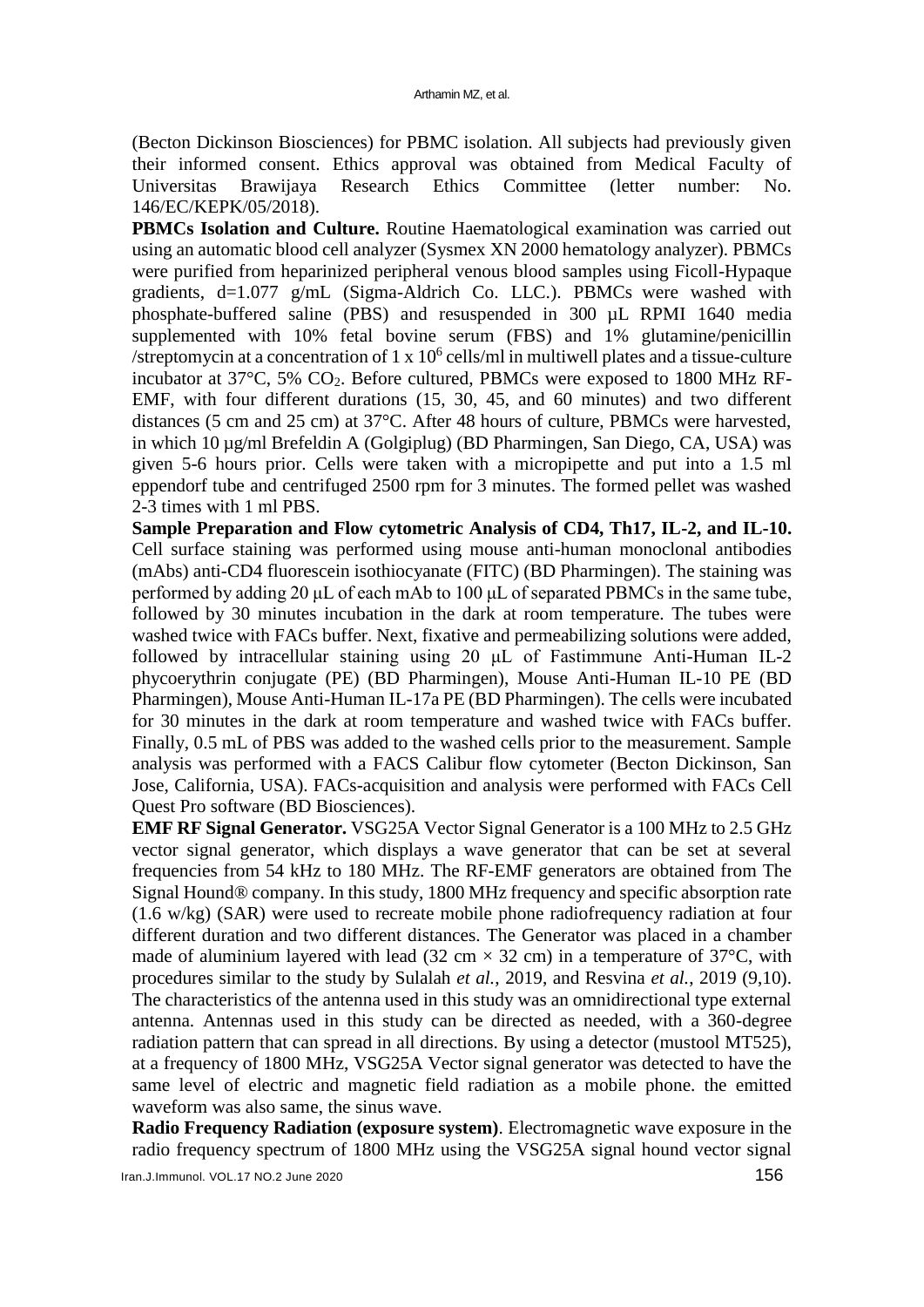generator. The technical specifications and signal generator dosimeters were presented in the following Table 1.

| Parameter                            | Value                                               |  |  |
|--------------------------------------|-----------------------------------------------------|--|--|
| <b>Type Signal</b>                   | Vector signal generator VSG25A signal hound         |  |  |
| Wave type                            | Radio frequency                                     |  |  |
| <b>Frequency</b>                     | 1800 MHz                                            |  |  |
| <b>Modulation:</b>                   |                                                     |  |  |
| <b>Modulation depth</b><br>$\bullet$ | 0                                                   |  |  |
| <b>Modulation rate</b><br>$\bullet$  |                                                     |  |  |
| <b>Modulation shape</b><br>$\bullet$ | Sinusoidal                                          |  |  |
| <b>Amplitude (Power)</b>             |                                                     |  |  |
| Mechanical/                          |                                                     |  |  |
| environmental:                       | $0$ dBm $(1mWatt)$                                  |  |  |
| • RF output connector                | SMA(f)                                              |  |  |
| • Power Requirements                 | $\text{USB } 2.0 \text{ port}$                      |  |  |
| • Operating                          | $36^{\circ}$ C to $37^{\circ}$ C (body temperature) |  |  |
| temperature                          |                                                     |  |  |
| (calibrated)                         |                                                     |  |  |
| • Size                               | $5.5$ " x $2.25$ " x 1"                             |  |  |
| • Weight                             | 5 oz                                                |  |  |

**Table 1.** Technical specifications and signal generator dosimeters.

**SAR Measurement.** SAR measurements are carried out by measuring the large electric field in the chamber after being given a 1800 MHz frequency through the transmitter. The measurement of the electric field is carried out using the Mustool MT525 Electromagnetic Radiation Detector, which was placed just below the antenna with a distance of 5 cm in accordance with the position of the sample. The transmitter was turned on with a frequency of 1800 MHz for  $\pm$  3 minutes then the detector was put into the chamber and turned on. After the numbers that appear on the detector were stable, data that often appear as often as 5 times were recorded and averaged. We calculated SAR with the equation:

$$
SAR = \frac{\sigma E^2}{\rho} \left(\frac{w}{kg}\right) \tag{1}
$$

Where  $\sigma$  was the effective conductivity of a tissue/organ (S/m),  $\rho$  was the mass of the tissue/organ type (kg/m<sup>3</sup>), E was the magnitude of the electromagnetic field (V/m). The tissue/organ conductivity and density could be seen in Table 2 and 3.

| <b>Frequency</b> | $\sigma$ (S/m) |
|------------------|----------------|
| 900 MHz          | 1,53           |
| 1800 MHz         | 2,0453         |
| 2450 MHz         | 2,54           |

## **Table 2. Blood conductivity (11).**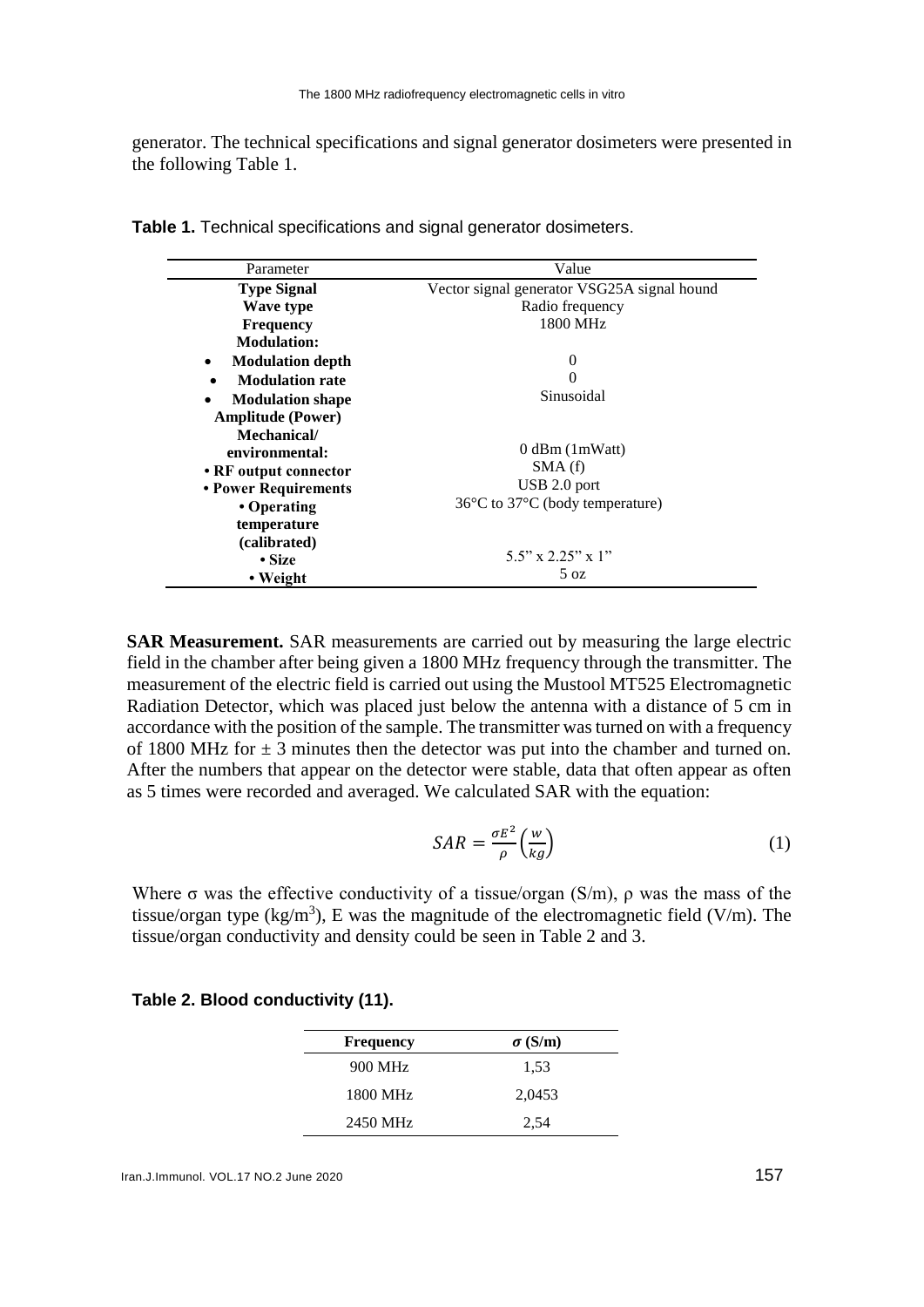#### **Table 3. Mass density of organs.**

| <b>Tissue/organ</b> | Mass density $(kg/m3)$ |
|---------------------|------------------------|
| <b>Blood</b>        | 1850                   |
| Muscle              | 3490                   |
| Bone                | 1042                   |

Where in determining the amount of electrical energy using an electromagnetic wave detector mounted on a chamber. Where  $\sigma$  is the effective conductivity of a tissue/organ (S/m),  $\rho$  is the mass of the tissue/organ type (kg/m<sup>3</sup>), E is the magnitude of the EMF (V/m). Blood conductivity 1800 MHz 2,0453 S/m, mass density (kg/m<sup>3</sup>) of blood is 1850  $(kg/m<sup>3</sup>)$ , SAR 1.6 W/kg.

**Treatment Groups.** Whole blood in this study was divided into two treatment groups: 1. Whole blood without exposure, 2. Whole blood with exposure to 1800 MHz RF-EMF, a distance of 5 cm for 60 minutes of exposure. PBMCs in this study was divided into several treatment groups: 1. PBMC without exposure, 2. PBMC with exposure to 1800 MHz RF-EMF, a distance of 5 cm for 15 minutes of exposure, 3. PBMC with exposure to 1800 MHz RF-EMF, a distance of 5 cm for 30 minutes, 4. PBMC with 1800 MHz RF-EMF exposure, a distance of 5 cm for 45 minutes, 5. PBMC with 1800 MHz RF-EMF exposure, a distance of 5 cm for 60 minutes, 6. PBMC with 1800 MHz RF-EMF exposure, a distance of 25 cm for 15 minutes of exposure, 7. PBMC with 1800 MHz RF-EMF exposure, a distance of 25 cm for 30 minutes of exposure, 8. PBMC with 1800 MHz RF-EMF exposure, a distance of 25 cm for 45 minutes of exposure, and 9. PBMC with 1800 MHz RF-EMF exposure, a distance of 25 cm for 60 minutes of exposure.

| Group<br>No. | <b>RF-EMF</b> | <b>Distance</b><br>(in cm) | <b>Duration</b><br>(in minutes) |
|--------------|---------------|----------------------------|---------------------------------|
|              | None          |                            |                                 |
| 2            | 1800 MHz      | 5                          | 15                              |
| 3            | 1800 MHz      | 5                          | 30                              |
| 4            | 1800 MHz      | 5                          | 45                              |
| 5            | 1800 MHz      | 5                          | 60                              |
| 6            | 1800 MHz      | 25                         | 15                              |
|              | 1800 MHz      | 25                         | 30                              |
| 8            | 1800 MHz      | 25                         | 45                              |
| 9            | 1800 MHz      | 25                         | 60                              |

**Table 4.** Description of the PBMCs treatment groups.

Figure 1 showed an illustration of the chamber and instruments for 1800 MHz EMF RF exposure. Controlling temperature changes was done by using a digital thermometer that had been installed automatically in accordance with body temperature (around  $37^{\circ}$ C). Digital thermometer connected with a lamp that functions as a heater. The lights were placed inside the chamber, while the digital thermometer was placed outside the chamber so that it was easy to control the temperature. The way the thermometer works was when the temperature has not reached 37°C, the lamp will continue to burn until the temperature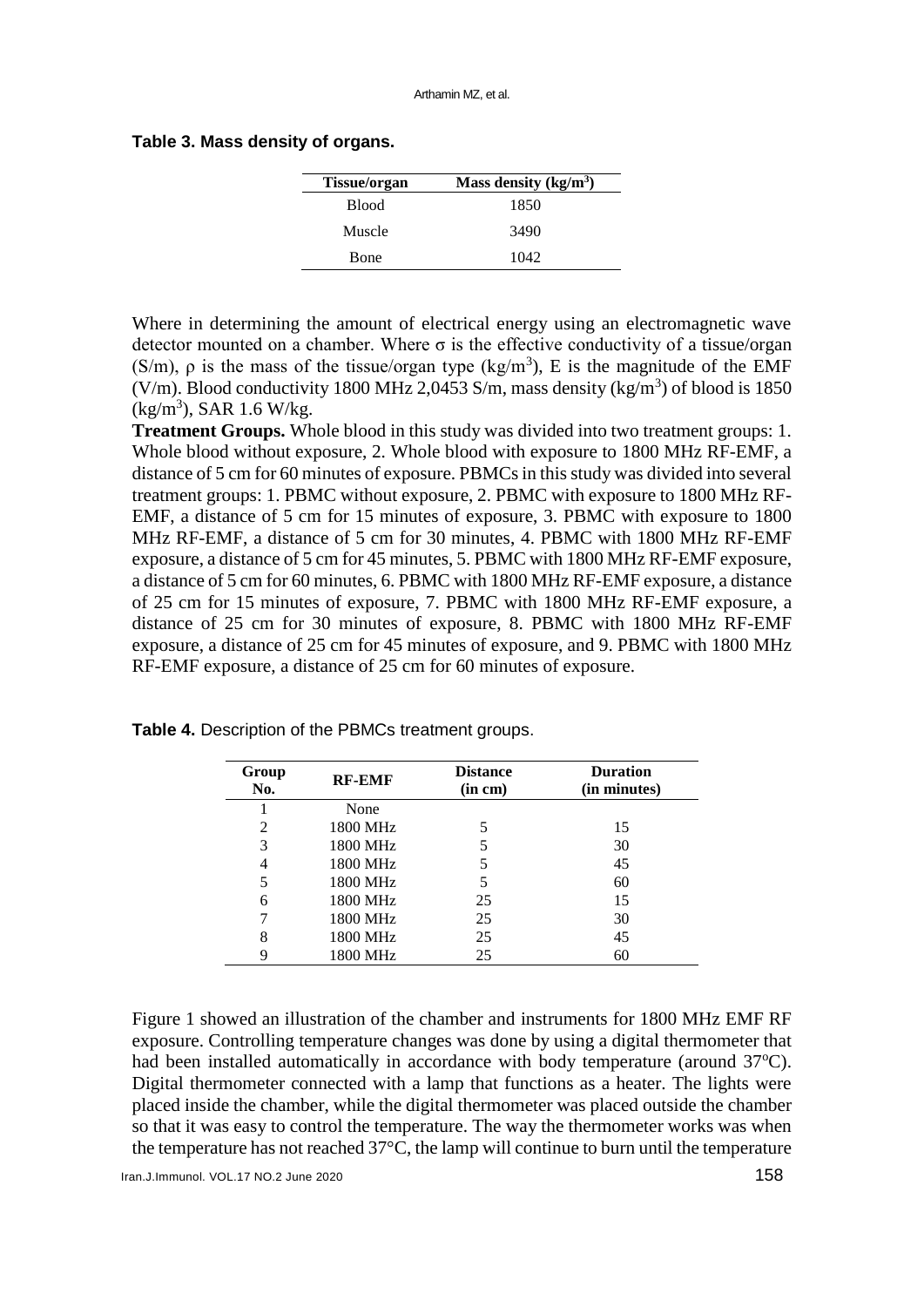of the chamber reaches 37°C. If temperature in the chamber has reached 37°C, the lamp will automatically turn off and will come back on when the temperature of the box had fallen to 36°C.



**Figure 1. Schematic of the instrument for 1800 MHz EMF RF exposure.**

**Statistical Analysis.** Statistical differences between experimental groups were determined by paired student t-test. Quantitative data were expressed as the mean and standard deviation. Comparisons between two groups were tested for statistical significance using One-Way Anova and Tukey test or the nonparametric Kruskal-Wallis and Mann-Whitney U-test as appropriate. A value of  $p<0.05$  was considered statistically significant. All statistical analyses were performed using SPSS statistical software (version 20, SPSS Inc., Chicago, IL, USA).

## **RESULTS**

The results of the 1800 MHz RF-EMF exposure on fresh whole blood from healthy volunteers showed significant differences between pre- and post-exposured groups: hemoglobin level, RBC, MCV, MCHC, RDW-SD, WBC, neutrophil, monocytes, platelets and PDW (Table 5).

**Table 5.** Comparison of the results of a complete blood count from healthy volunteers pre- and post-exposure to RF-EMF

| <b>Parameters (unit)</b> | Pre-exposure<br>$(Mean \pm SD)$ | Post-exposure (Mean $\pm$ SD) | p-value  |
|--------------------------|---------------------------------|-------------------------------|----------|
| Hemoglobin $(g/dL)$      | $15.83 \pm 2.57$                | $16.48 \pm 2.42$              | $0.003*$ |
| Hematocrite (%)          | $45.08 \pm 5.71$                | $45.35 \pm 4.92$              | 0.673    |
| MCV(fL)                  | $82.35 \pm 3.99$                | $79.22 \pm 4.38$              | $0.000*$ |
| $MCH$ (pg)               | $28.80 \pm 1.64$                | $28.65 \pm 1.80$              | 0.452    |
| MCHC (g/dL)              | $34.97 \pm 1.55$                | $36.25 \pm 1.89$              | $0.001*$ |
| RDW-SD (fL)              | $37.90 \pm 3.58$                | $36.52 \pm 3.30$              | $0.000*$ |
| $RDW-CV (%)$             | $12.75 \pm 1.41$                | $12.93 \pm 1.39$              | 0.072    |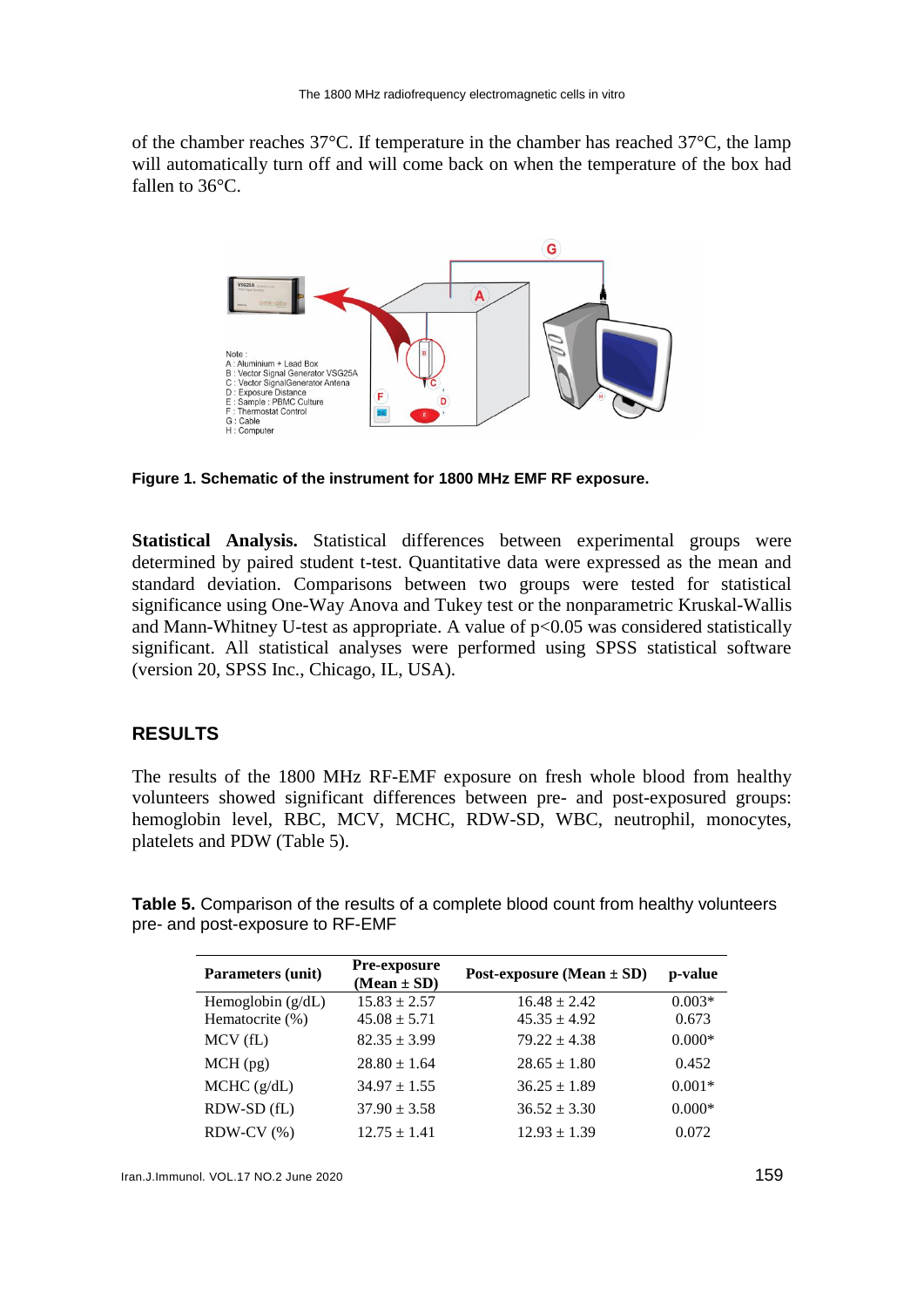#### Arthamin MZ, et al.

| RBC (x $10^6/\mu L$ )        | $5.49 \pm 0.78$    | $5.74 \pm 0.67$  | $0.005*$ |
|------------------------------|--------------------|------------------|----------|
| <b>WBC</b> (x $10^3/\mu L$ ) | $6.30 \pm 0.76$    | $5.59 \pm 0.62$  | $0.018*$ |
| Lymph (x $10^3/\mu L$ )      | $1.96 \pm 0.49$    | $1.93 \pm 0.49$  | 0.477    |
| Mono (x $10^3/\mu L$ )       | $0.45 \pm 0.11$    | $0.31 \pm 0.10$  | $0.018*$ |
| Neut (x $10^3/\mu L$ )       | $3.71 \pm 0.74$    | $3.20 \pm 0.60$  | $0.012*$ |
| PLT (x $10^3/\mu L$ )        | $200.67 \pm 22.24$ | $49.33 \pm 9.31$ | $0.000*$ |
| PDW (fL)                     | $9.95 \pm 2.02$    | $12.45 \pm 3.45$ | 0.075    |
| PCT $(\% )$                  | $0.19 \pm 0.02$    | $0.05 \pm 0.01$  | $0.000*$ |

\*Differ significantly. RBC: red blood cell, WBC: white blood cell, MCV: mean corpuscular volume, MCH: mean corpuscular hemoglobin, MCHC: Mean corpuscular hemoglobin concentration, RDW: red cell distribution width, PDW: platelet distribution width, PLT: platelet, PCT: plateletcrit, Lymph: lymphocyte, Mono: monocyte, Neut: neutrophil

Table 5 showed the effect of RF-EMF on the number of CD4+ T cells. The data showed the distance of the source of exposure to the PBMCs has a direct relationship to the number of CD4+ T cells. However, the duration of exposure was inversely correlated with the number of CD4+ T cells. On 25 cm exposure, there was an increase in the number of CD4+ up to 45 minutes, but at 60 minutes of exposure, there was a significant decrease.

| <b>1800 MHz</b> | <b>Duration</b>       | $CD4+T$ Cell                  |          |  |
|-----------------|-----------------------|-------------------------------|----------|--|
|                 | (in minutes)          | $(\text{mean} \pm \text{SD})$ | p-value  |  |
|                 | 60 <sup>a</sup>       | $21.34 \pm 1.95$              | $0.000*$ |  |
|                 | $45^{\rm b}$          | $16.57 \pm 0.42$              |          |  |
| 5 cm            | 30 <sup>ac</sup>      | $21.20 \pm 0.53$              |          |  |
|                 | 15 <sup>d</sup>       | $26.74 \pm 0.61$              |          |  |
|                 | Control <sup>de</sup> | $26.86 \pm 3.14$              |          |  |
|                 | 60 <sup>a</sup>       | $26.99 \pm 2.11$              | 0.0001   |  |
| $25 \text{ cm}$ | 45 <sup>b</sup>       | $34.03 \pm 3.01$              |          |  |
|                 | 30 <sup>b</sup>       | $35.58 \pm 1.62$              |          |  |
|                 | 15 <sup>b</sup>       | $33.72 \pm 1.44$              |          |  |
|                 | Control <sup>c</sup>  | $26.86 \pm 3.14$              |          |  |

**Table 5.** The comparison of the number of CD4+ T cells between the two groups based on variable exposure durations.

\*Kruskal-Wallis test followed by Mann-Whitney test, ‡ANOVA test followed by Tukey test, a-eMean values followed by different superscript letters differ significantly (p<0.05).

Table 6 showed the effect of RF-EMF on several parameters. The CD4+ data showed the distance of the source of exposure to the PBMCs has a direct relationship to the number of CD4+ T cells. However, the duration of exposure was inversely correlated with the number of CD4+ T cells. On 25 cm exposure distance, there was an increase in the number of CD4+ up to 45 minutes, but at 60 minutes of exposure, there was a significant decrease.

The number of IL-2 has a positive correlation with the duration of 1800 MHz RF-EMF exposure (15, 30, and 45 min). But the number was decreasing at the 60-minute when compared to PBMCs without exposure (Table 6).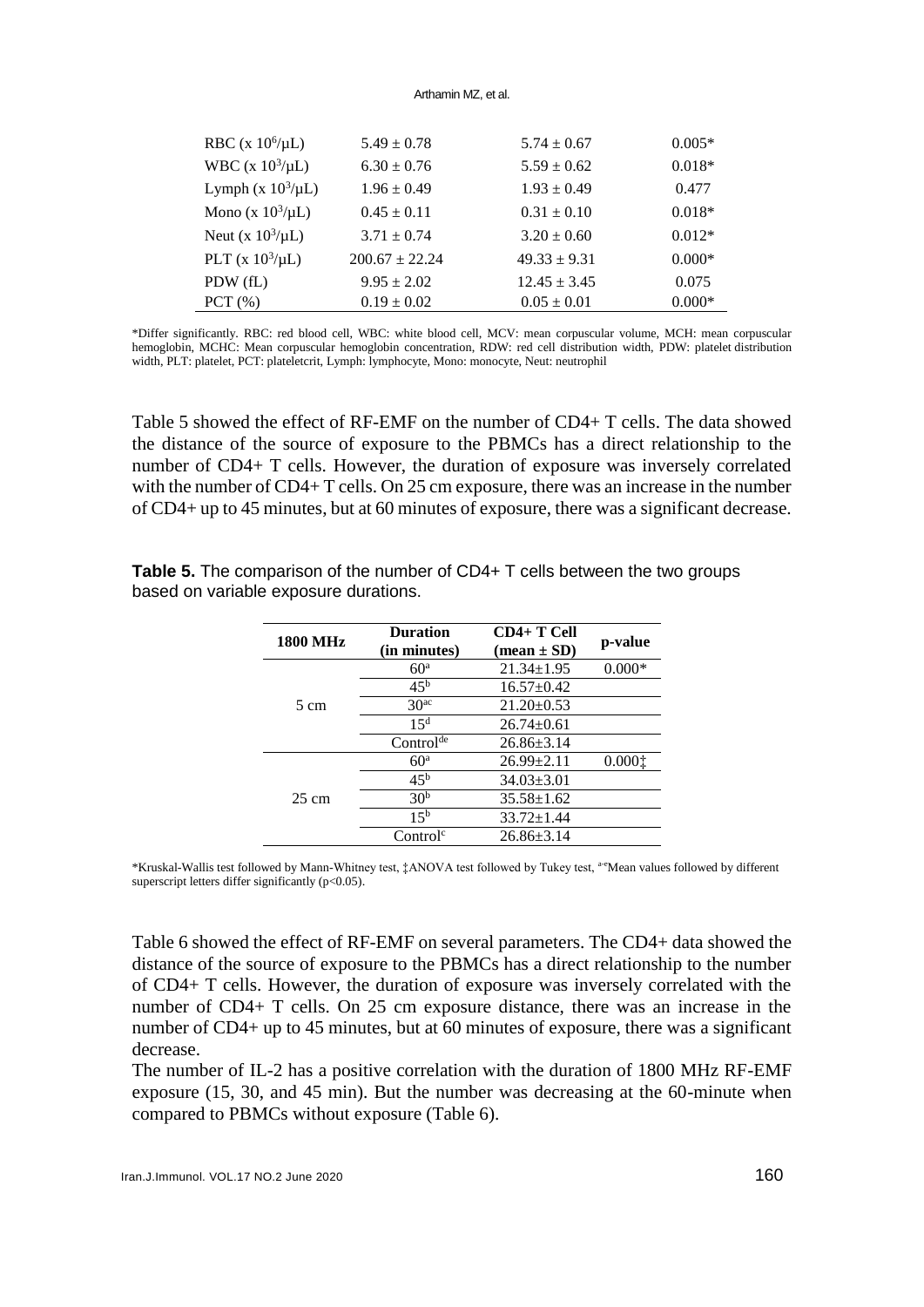The longer the exposure the number of IL-10 significantly decreases. On 5 cm exposure distance, there was an increase until 45 minutes, but at 60 minutes there was a significant decrease when compared to the control. On 25 cm, there was a significant increase, except for the 45 minutes (Table 6).

The longer the exposure the number of IL-17a significantly decreases, and increases only at 15 minutes with 5 cm exposure distance (Table 6).

| <b>Distance</b> | <b>Duration</b> | $CD4+$                         | $IL-2$                         | $IL-10$                         | $IL-17a$                       |
|-----------------|-----------------|--------------------------------|--------------------------------|---------------------------------|--------------------------------|
|                 |                 | $(mean \pm SD)$                | $(mean \pm SD)$                | $(mean \pm SD)$                 | $(mean \pm SD)$                |
| $5 \text{ cm}$  | 60 minutes      | $21.34 \pm 1.95^a$             | $15.26 \pm 0.38$ <sup>a</sup>  | $9.95 \pm 0.81$ <sup>a</sup>    | $22.57 \pm 0.98^a$             |
|                 | 45 minutes      | $16.57 \pm 0.42^b$             | $21.26 \pm 0.94^b$             | $22.71 \pm 0.79^b$              | $28.28 \pm 0.60^b$             |
|                 | 30 minutes      | $21.20 \pm 0.53$ <sup>ac</sup> | $28.43 \pm 0.54$ <sup>c</sup>  | $28.19 \pm 1.30^{\circ}$        | $28.19 \pm 1.30^{\circ}$       |
|                 | 15 minutes      | $26.74 \pm 0.61$ <sup>d</sup>  | $37.14 \pm 0.67$ <sup>d</sup>  | $37.51 \pm 0.91$ <sup>d</sup>   | $41.95 \pm 1.40$ <sup>d</sup>  |
|                 | Control         | $26.86 \pm 3.14$ <sup>d</sup>  | $17.73 \pm 8.87$ <sup>e</sup>  | $19.64 \pm 12.59$ <sup>ae</sup> | $31.58 \pm 12.48$ <sup>e</sup> |
|                 | p-value         | $0.000*$                       | $0.001*$                       | $0.002*$                        | 0.0001                         |
| $25 \text{ cm}$ | 60 minutes      | $26.99 \pm 2.11$ <sup>a</sup>  | $20.93 \pm 0.21$ <sup>a</sup>  | $26.43 \pm 0.19^a$              | $25.44 \pm 0.84$ <sup>a</sup>  |
|                 | 45 minutes      | $34.03 \pm 3.01^b$             | $26.72 \pm 1.04^b$             | $13.56 \pm 0.17^b$              | $24.02 \pm 0.34$ <sup>b</sup>  |
|                 | 30 minutes      | $35.58 \pm 1.62^b$             | $19.13 \pm 0.60$ <sup>c</sup>  | $21.33 \pm 0.68$ <sup>c</sup>   | $29.86 \pm 0.56$ <sup>c</sup>  |
|                 | 15 minutes      | $33.72 \pm 1.44^b$             | $25.90 \pm 0.57$ <sup>bd</sup> | $29.36 \pm 0.80$ <sup>d</sup>   | $15.67 \pm 0.50$ <sup>d</sup>  |
|                 | Control         | $26.86 \pm 3.14$ °             | $17.73 \pm 8.87$ <sup>e</sup>  | $19.64 \pm 12.59$ <sup>e</sup>  | $31.58 \pm 12.48$ <sup>e</sup> |
|                 | p-value         | 0.0001                         | 0.0001                         | 0.0001                          | 0.0001                         |

**Table 6.** The comparison of the number of CD4+ T cells, and IL-2, IL-10, IL-17aexpressing CD4+ T cells between the two groups based on variable exposure

Notes: \*Kruskal-Wallis test followed by Mann-Whitney test, ‡ANOVA test followed by Tukey test, a-eMean values followed by different superscript letters differ significantly (p<0.05).

## **DISCUSSION**

Studies on the biological effects of EMF such as power-frequency, radiofrequency, and microwaves at the cellular level are increasing in number. Many types of EMF are widely used in various places daily (12,13). Exposure to EMF as non-infection or external stress factors on the immune system is not less important than infection factors and internal stress (13,14). Low-frequency EMF has shown to be able to affect various cell functions at the cellular level. The effects were observed in the synthesis of DNA, the transcription of RNA, the expression and phosphorylatioin of protein, proliferation and differentiation of cell, apoptosis, and the reaction of oxidation-reduction (re-dox) (15). Internal stress, infection or non-infection factors such as alcohol, toxins, EMF exposure trigger an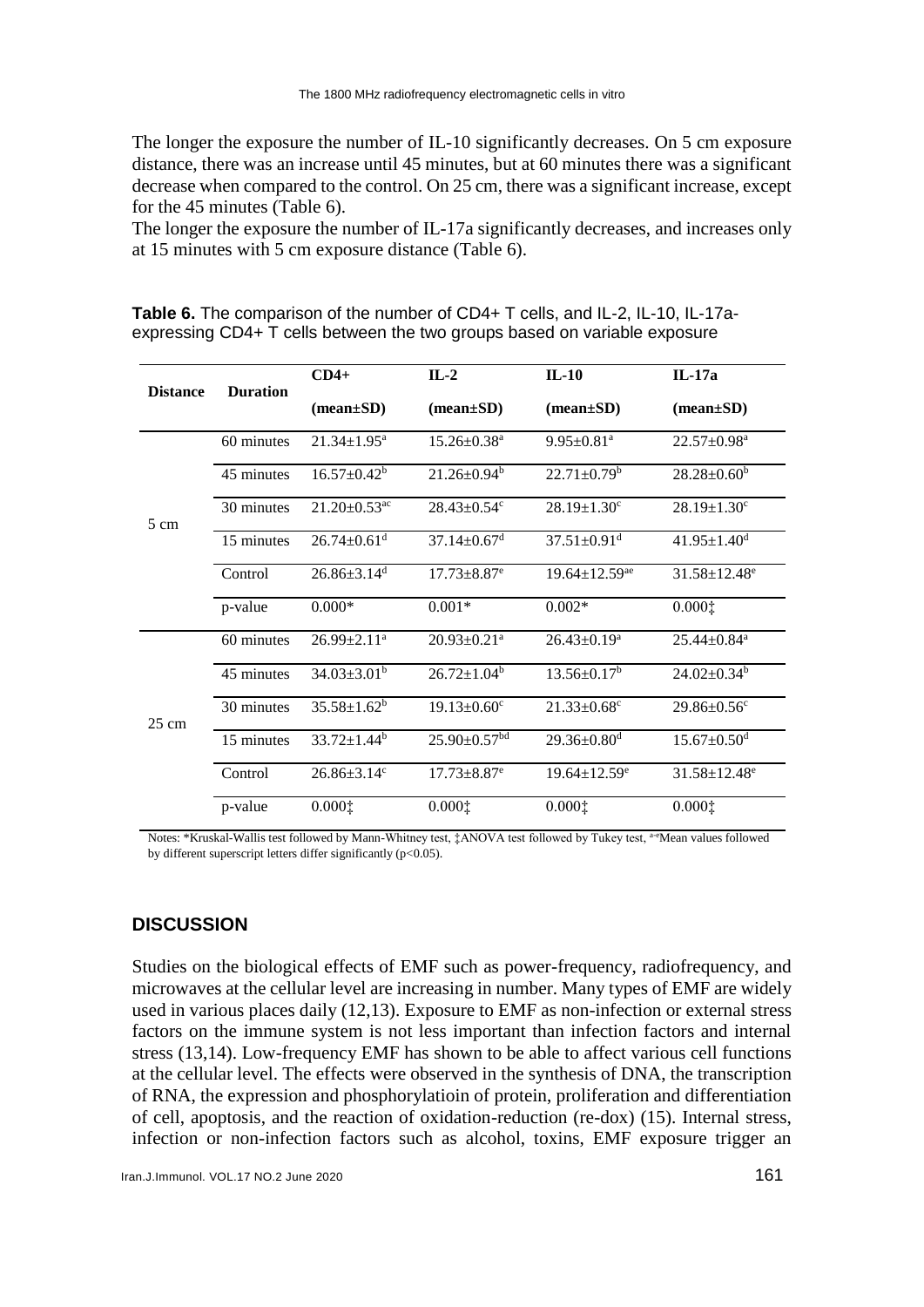effective and highly sensitive immune cells response (13). The result of studies on the effects of EMF on the immune system is important for evaluating their adverse effects. Laboratory studies on cells aim to explain the basic mechanism of the relationship between RF-EMF exposure and its effects on the cells of the immune system. In our previous study, we used 900 and 1800 MHz frequencies, but the results of exposure with 900 MHz were not significant. Another reason why we use 1800 MHz electromagnetic wave frequency is because many electronic devices in Indonesia utilize that particular radio frequency, i.e. mobile phones operating with Global System for Mobile Communications (GSM). The hemoglobin level post-exposure increased significantly compared to pre-one. The increase in Hb was accompanied by an increase in MCHC. This increase in hemoglobin may be caused by the leakage of hemoglobin from RBC to the outside due to the disruption of erythrocyte membrane integrity but not to cause lysis. This is evident from the number of RBC that significantly increased post-exposure. The increase in RBC may be due to erythrocyte fragments still large enough to be counted as intact erythrocytes. This was proven by the decrease in MCV. Previous study reported that there was a clear imbalance in the forms and function of RBC and their contents when exposed to EMF. Given that, this exposure may be attributed due to a clear change in the form of the membrane that surrounds the red blood and finaly it leads to an imbalance in the function of the red cells (16). The total number of WBC, neutrophils, and monocytes, and platelet decreased significantly after exposure. This was likely due to the disruption of membrane integrity or cell lysis was caused by the effects of non-thermal radiation. No previous studies on the effects of RF-EMF exposure on blood cells have been carried out *in vitro* laboratory experiments. But, in vivo experiments in animals or observational study in human existed. The study by Al-Mayyahi *et al.* (17), regarding the adverse effects of EMF on complete blood parameters of female mice, that showed a significant reduction in granulocytes, erythrocytes, hemoglobin, hematocrit (HCT), mean platelet volume (MPV) and PCT levels in the exposed group compared to control group. Abdolmaleki *et al.* (18), observed furnace workers, welders and computer operators who had at least five years work experience and were 48 hours exposed to waves per week. The study showed that the number of RBC, MCV, and platelets in the exposure group was significantly increased. In contrast, Hb level, lymphocytes, and WBC were decreased. In this study, PBMCs exposed to RF-EMF for 30, 45, and 60 minutes could significantly decrease the number of CD4+ T cells when compared with PBMCs control without exposure. The mechanism of the decrease might be through apoptosis. On exposures at a distance of 25 cm for 15, 30, and 45 minutes there was an increase in CD4+ cell number compared to the control group without exposure. But, there was a tendency to decrease at a longer duration of exposure. This temporary increase was likely due to the normal cellular immune reaction to the external stimuli. RF-EMF more often causes a decrease in cell number rather than stimulates proliferation. The reduction in the number of CD4+ T cells was greater at 5 cm exposure compared to 25 cm, which showed that distance affecting the magnitude of the exposure effect. The main criteria for evaluating cellular reactions to external factors are cell growth and survival, which depends on the extent of the effect. Severe damage inhibits or suppresses cell growth and causes cell death. Very rarely, cell growth is accelerated by external factors, except by specific growth factors. Tian *et al.* reported that at SAR >20 W/kg, cell survival rates decreased (19). Takashima *et al.* compared the effect of 2,450 MHz EMF on high SAR on growth, survival, and cell cycle (20). The results showed that they were not significantly affected (21). Several studies have shown an increase in apoptosis in human myelogenous leukemic cell lines, HL-60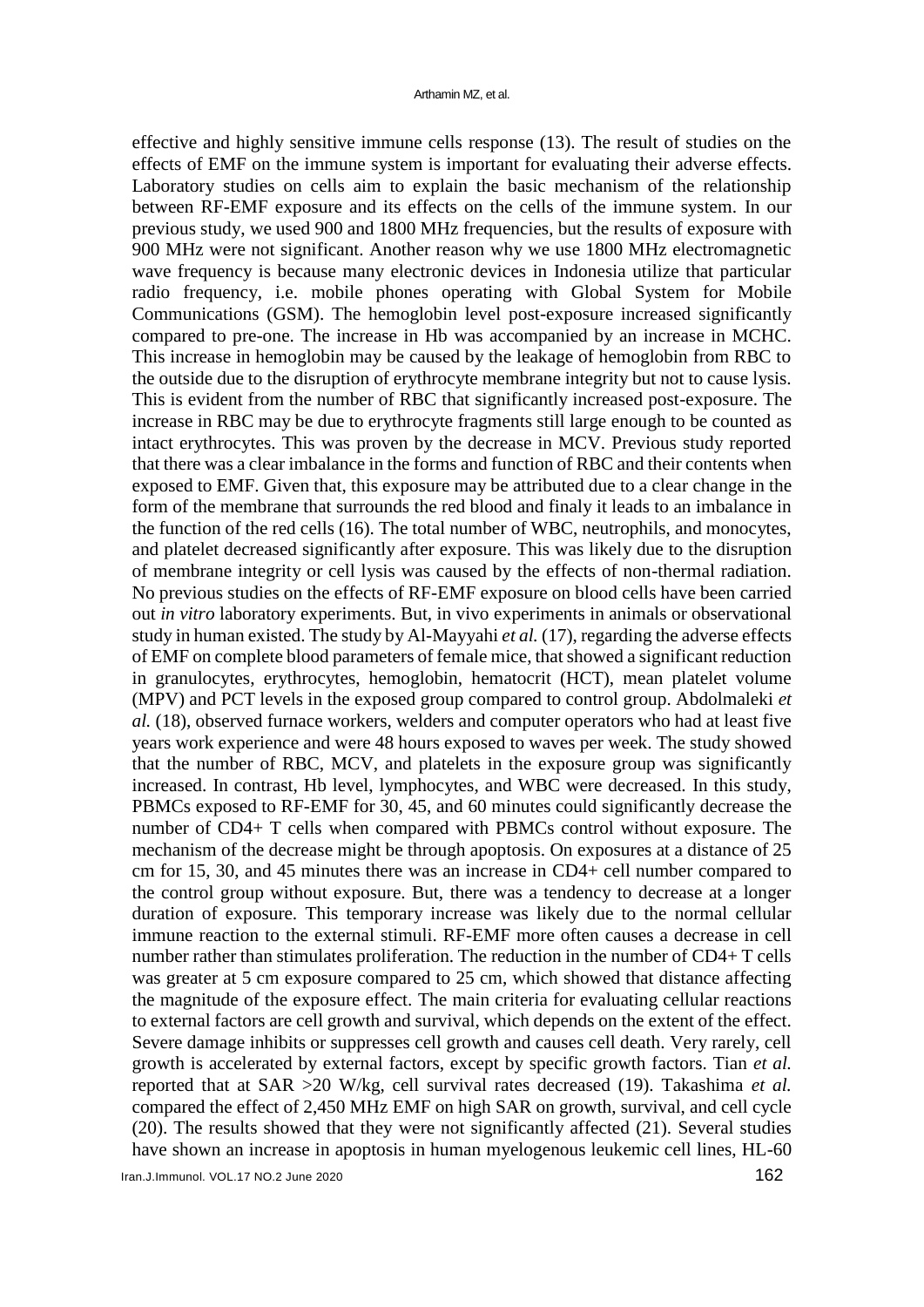and ML-1, in thymocytes and macrophages of mice exposed to long-term extremely low frequency (ELF)-EMF. A study has shown a decrease in apoptosis in lymphocytes exposed to  $100 \mu$ T for 16 hours without mitogen (22). But a study by Hirose et al. showed no significant difference in the percentage of cell apoptosis observed in groups exposed to RF signals (2,142.5 MHz, SAR up to 800 mW/kg) and negative controls (20,23,24). In our study, a decrease in CD4+ T cells after exposure, was followed by a decreaseed IL-2 production significantly on the distance of 5 cm and the duration of 60 minutes, when compared with control. Conversely, decreased IL-2 can result in a decrease in CD4+ T cell proliferation. IL-2 plays roles in promoting tolerance and preventing autoimmunity (25). Decreased IL-2 production due to exposure to RF-EMF may lead to a susceptibility to viral infections, a tendency to suffer from Inflammatory bowel disease (IBD), low immune tolerance, and autoimmune diseases. The increased IL-2 on 15, 30, and 45 minutes of exposure appears to be temporary. But, there was a tendency for IL-2 to decrease with the increasing duration of exposure. On a distance of 25 cm, the results were inconsistent. The decrease in IL-2 production at a distance of 5 cm exposure was greater than the 25 cm. The distance from the EMF source to cells influences the magnitude of the effect. The results of our study differ from a study by Tuschl et al. regarding the adverse effects of GSM modulated RF fields on the functional competence of human immune cells. But, the exposure was done with 1950 MHz basic GSM, SAR of 1 mW/g with intermittent mode (5 min "on", 10 min "off") for 8 hours. Emissions from cellular telephones do not adversely affect IL-1, -2, and -4; INF-g; and INF-a (26). In our study, the longer the exposure, the number of CD4+ T cells expressing IL-10 decreased significantly. At an exposure distance of 5 cm, IL-10 increased significantly compared to controls, but there was a tendency to decrease. At a distance of 5 cm with an exposure duration of 60 minutes, IL-10 decreased significantly compared to control, whereas at a distance of 25 cm the results were inconsistent. Interleukin-10 major function is suppressing inflammation and immune system because it heavily inhibits proinflammatory cytokines production. The findings in mice with IL-10 deficiency showed that IL-10 is an important endogenous inhibitor of cell-mediated immunity. Because, mice with IL-10 deficiency acquire autoimmune disease and generate excessive inflammatory responses (25). From our study on IL-10, it could be implied that a decrease in IL-10 due to long exposure to RF-EMF would be potentially harmful to the body which may increase the risk of autoimmune disease and exaggerate inflammatory responses. Interleukin-17a is a pro-inflammatory interleukin produced mainly by Th17 cells, associated with many inflammatory diseases of contact delayed-type hypersensitivity and airway (27). In our study, the expression of IL17a showed a significant decrease in PBMCs exposed to 1800 MHz RF-EMF, except for 15 minutes exposure at the closest distance (5 cm). The longer the exposure, the number of IL-17a decreases significantly. It could be implied that CD4+ T cells exposed to 1800 MHz RF-EMF might suffer a decrease in IL-17a production, which could result in an increased risk of extracellular bacterial and fungal infections. Interestingly, decreasing IL-17a is actually beneficial for autoimmune diseases, but how about the effects of chronic/long-term exposure, still needs further study. Level of exposure decreases with increasing distance from the transmitter (5). The highest local exposure is when using cellular or cordless telephones. In addition to these environmental exposures, RF-EMF exposure from radars and microwaves can occur and safety rules must be applied (26,28–30). The intensity of radiation received will be inversely proportional to the square of the distance between the object receiving radiation and the source of radiation (28). The proposition was consistent with the result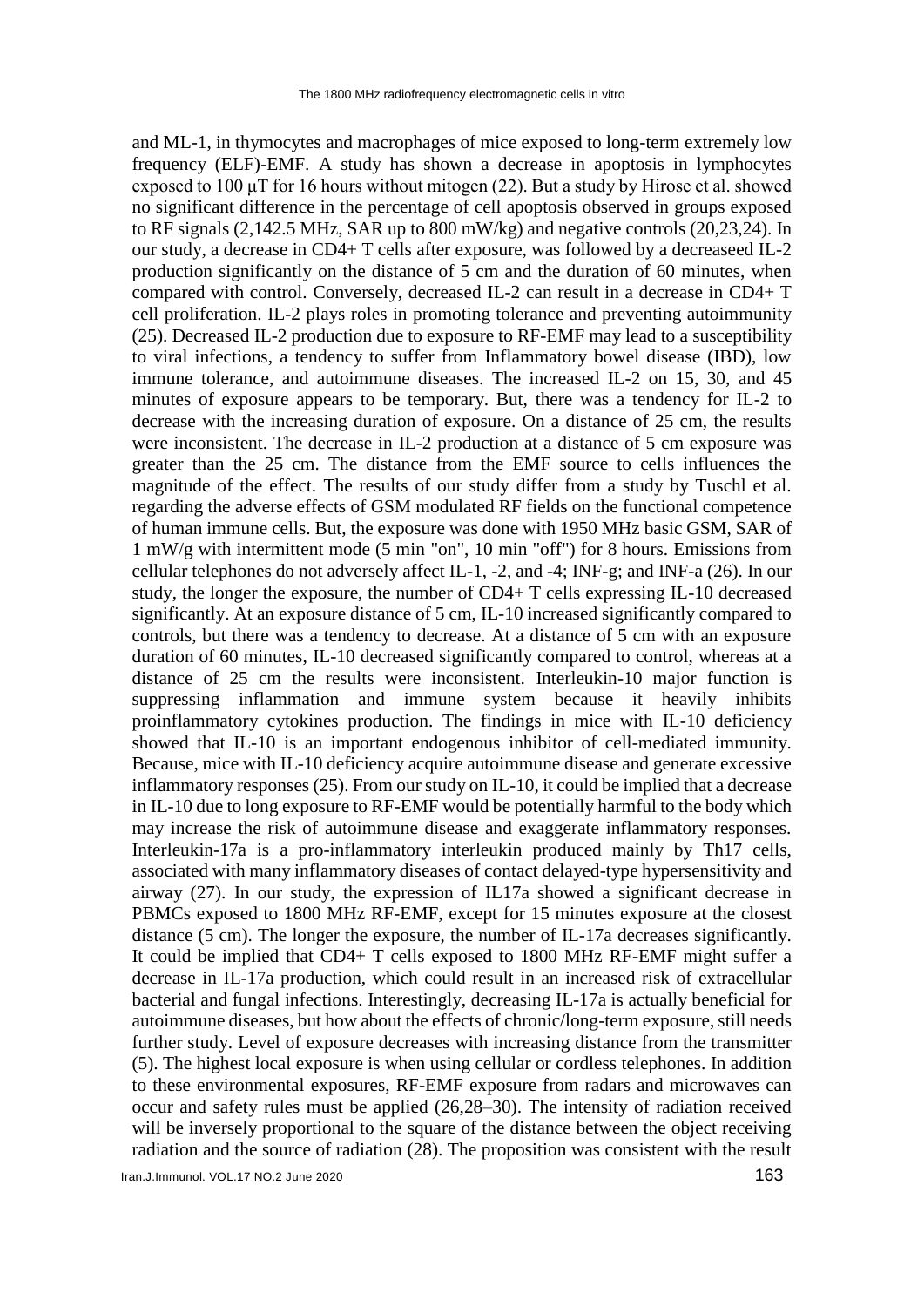of our study. The decrease in CD4+ cell number and the cytokines produced was greater at exposure from 5 cm than the 25 cm. However, at an exposure distance of 25 cm, the results were inconsistent. Interaction can occur through the thermal or non-thermal mechanism. The thermal mechanism occurs as a result of temperature changes in the tissue caused by the RF field (4,31,32). Non-thermal mechanism is not directly related to changes in temperature but more related to other changes in the tissue caused by electric or magnetic fields (4,32). Federal Communications Commission (FCC) and other regulatory agencies, claimed that only factors with thermal mechanism affecting health. Therefore, exposure limits are set based only on thermal effects. Nevertheless, many studies, *in vivo* and *in vitro*, proved that significant harmful biological effects occur due to the effects of non-thermal RF exposure (32,33). In our study, the temperature was maintained within the physiological range, 36.5-37°C, to eliminate thermal effects disrupting the cellular immune system. Thus, changes occurred in our study must be due to non-thermal mechanisms. The possibility of harmful effects on a subset of CD4+ T cells cannot be underestimated if the results of the study are inconsistent and/or from *in vitro* cell experiments. Further research is needed to explore the mechanism of the effect of exposure to helper T cells. Furthermore, comprehensive and well-coordinated study is needed to overcome all the limitations of previous studies, especially replication studies to concretize previous findings. For now, the community must follow the precautionary principle and limit EMF exposure as much as possible. Our further research is exploring the mechanism of RF-EMF exposure in causing cellular immune system disorders, in PBMCs of normal subjects and autoimmune disease patients. We conclude that exposure to RF-EMF 60 minutes 5 cm causes changes in blood cells with their indexes. The 60 minutes of PBMC exposure to RF-EMF with a distance of 5 cm causes a significant reduction in the number of CD4+ T cells, and the expression of IL-2, IL-10 and IL-17a. Immune cells recognize electromagnetic fields at low exposure levels and produce biochemical stress responses. Exposure to electromagnetic fields at low levels (nonthermal) can impair immune function if it occurs continuously for a certain period of time. Scientific evidence shows that the current safety standards for low-frequency EMF are inadequate because most of the standards were made by only considering thermal effects. Therefore, the authorities need to re-evaluate safety standards.

#### **ACKNOWLEDGEMENTS**

The authors thank Mrs. Heni Endrawati for her excellent technical work in PBMC culture, and Mr. Wahyudha Ngatiril Lady for his excellent technical work in flow cytometry.

## **REFERENCES**

- 1. Lin JC. Dosimetric comparison between different quantities for limiting exposure in the RF band: rationale and implications for guidelines. Health Phys. 2007; 92:547-53.
- 2. Marko SM. Electromagnetic Fields in Biology and Medicine. 1st Edition, UK, Taylor & Francis CRC Press, 2015.
- 3. Ng K-H. Non-Ionizing Radiations Sources, Biological Effects, Emissions and Exposures. Proc Int Conf Non-Ionizing Radiat UNITEN Electromagn Fields Our Heal. 2003; October:1–16.
- 4. Baker-Jarvis J, Kim S. The interaction of radio-frequency fields with dielectric materials at macroscopic to mesoscopic scales. J Res Natl Inst Stand Technol. 2012; 117:1–60.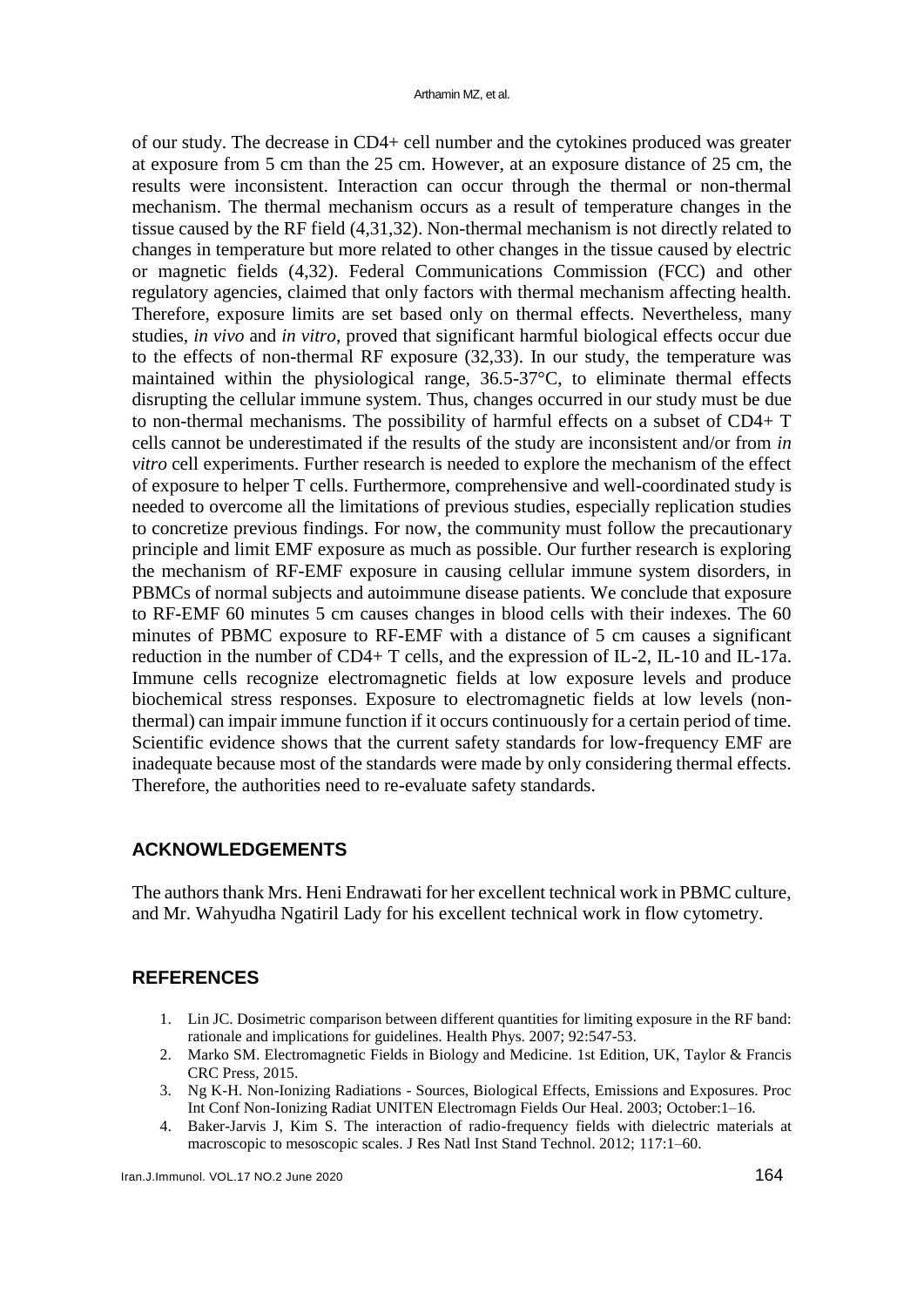- 5. Merzenich H, Schmiedel S, Bennack S, Brüggemeyer H, Philipp J, Blettner M, et al. Childhood leukemia in relation to radio frequency electromagnetic fields in the vicinity of TV and radio broadcast transmitters. Am J Epidemiol. 2008; 168:1169–78.
- 6. Schüz J, Jacobsen R, Olsen JH, Boice JD, McLaughlin JK, Johansen C. Cellular telephone use and cancer risk: Update of a nationwide Danish cohort. J Natl Cancer Inst. 2006; 98:1707–13.
- 7. Singh H, Kumar C, Bagai U. Biological effect of electromagnetic field of VDU on immune cells of Balb/C mice. Biol forum – An Int J. 2012; 4:82–91.
- 8. Dabala D, Surcel D, Szanto C, MICLĂUŞ S, Botoc M, Toader S, et al. Cellular response in experimental exposure to electromagnetic fields. Rev Roum Des Sci Tech Electrotech Energ. 2008; 53:21–9.
- 9. Sulalah A, Arthamin MZ, Widodo CS, Naba A. Analysis of CD4 cell production using PBMC culture after exposure to radiofrequency electromagnetic waves. Int Res J Adv Eng Sci. 2019; 4:140–2.
- 10. Resvina, Arthamin MZ, Widodo CS, Naba A. Study effect of electromagnetic wave exposure of radio frequency in blood cells for Interleukin-2 (Il-2) production peripheral culture blood mononuclear cells (PBMC). Int J Med Sci. 2019; 6:15–8.
- 11. Rani MU, Baba VSSNS, Gundala S. Analysis of SAR in human blood, bones and muscles due to mobile waves at 900MHz, 1800MHz and 2400MHz. Int J Appl Eng Res. 2018; 13:2125–9.
- 12. Johansson O. Disturbance of the immune system by electromagnetic fields-A potentially underlying cause for cellular damage and tissue repair reduction which could lead to disease and impairment. Pathophysiology. 2009; 16:157–77.
- 13. Rosado MM, Simkó M, Mattsson M-O, Pioli C. Immune-modulating perspectives for low frequency electromagnetic fields in innate immunity. Front Public Heal. 2018; 6:1–13.
- 14. Mahaki H, Tanzadehpanah H, Jabarivasal N, Sardanian K, Zamani A. A review on the effects of extremely low frequency electromagnetic field (ELF-EMF) on cytokines of innate and adaptive immunity. Electromagn Biol Med. 2019; 38:84–95.
- 15. Ross CL, Harrison BS. An introduction to electromagnetic field therapy and immune function: a brief history and current status. J Sci Appl Biomed. 2015; 3:18–29.
- 16. Jbireal JM, Azab AE, Sedik A. Disturbance in haematological parameters induced by exposure to electromagnetic fields. Hematol Transfus Int J. 2018; 6:242–51.
- 17. Al-Mayyahi RS, Al-Tumah WAG, Mohammed MA. Histological and haematological alterations in female mice after exposure to electromagnetic fields. Pakistan J Biol Sci. 2020; 23:398–405.
- 18. Abdolmaleki A, Sanginabadi F, Rajabi A, Saberi R. The Effect of electromagnetic waves exposure on blood parameters. Int J Hematol Oncol stem cell Res. 2012; 6:13–6.
- 19. Tian F, Nakahara T, Wake K, Taki M, Miyakoshi J. Exposure to 2.45 GHz electromagnetic fields induces Hsp70 at a high SAR of more than 20 W/kg but not at 5 W/kg in human glioma MO54 cells. Int J Radiat Biol. 2002; 78:433–40.
- 20. Takashima Y, Hirose H, Koyama S, Suzuki Y, Taki M, Miyakoshi J. Effects of continuous and intermittent exposure to RF fields with a wide range of SARs on cell growth, survival, and cell cycle distribution. Bioelectromagnetics. 2006; 27:392–400.
- 21. Miyakoshi J, Takemasa K, Takashima Y, Ding GR, Hirose H, Koyama S. Effects of exposure to a 1950 MHz radio frequency field on expression of Hsp70 and Hsp27 in human glioma cells. Bioelectromagnetics. 2005; 26:251–7.
- 22. Rajendra P, Sujatha H, Sashidhar R, Subramanyam C, Devendranath D, Aradhya R. Viability of unstimulated lymphocytes exposed to extremely low frequency electromagnetic fields is dependent on intensity. Biodiscovery. 2012; 2:2.
- 23. Hirose H, Sakuma N, Kaji N, Suhara T, Sekijima M, Nojima T, et al. Phosphorylation and gene expression of p53 are not affected in human cells exposed to 2.1425 GHz band CW or W-CDMA modulated radiation allocated to mobile radio base stations. Bioelectromagnetics. 2006; 27:494– 504.
- 24. Lin JC. Advances in electromagnetic fields in living systems: Volume 5, Health effects of cell phone radiation. 1st Edition, Switzerland, Springer Nature, 2009.
- 25. Pittaluga S, Bhavsar T, Jaffe ES. 79 Lymphomas. In: Rich RR, Fleisher TA, Shearer WT, Schroeder HW, Frew AJ, Weyand CM, editors. Clinical immunology: Principles and practice. 5th ed. USA, Elsevier. 2019.
- 26. Tuschl H, Novak W, Molla-Djafari H. In vitro effects of GSM modulated radiofrequency fields on human immune cells. Bioelectromagnetics. 2006; 27:188–96.